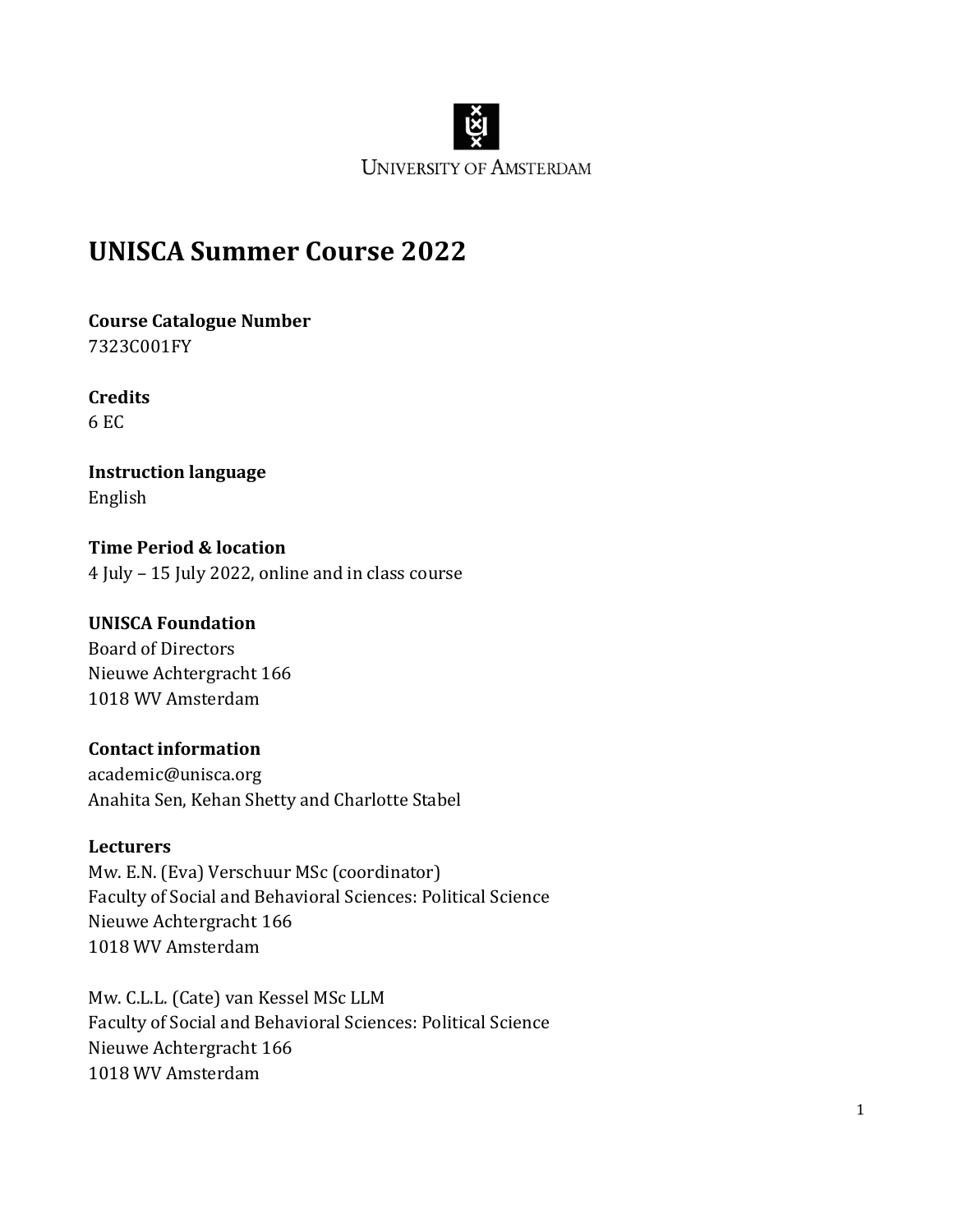# **Contents**

| 1.0 |  |  |  |  |  |
|-----|--|--|--|--|--|
|     |  |  |  |  |  |
|     |  |  |  |  |  |
|     |  |  |  |  |  |
|     |  |  |  |  |  |
|     |  |  |  |  |  |
|     |  |  |  |  |  |
|     |  |  |  |  |  |
|     |  |  |  |  |  |
|     |  |  |  |  |  |
|     |  |  |  |  |  |
|     |  |  |  |  |  |
|     |  |  |  |  |  |
|     |  |  |  |  |  |
|     |  |  |  |  |  |
| 2.0 |  |  |  |  |  |
|     |  |  |  |  |  |
|     |  |  |  |  |  |
| 3.0 |  |  |  |  |  |
|     |  |  |  |  |  |
|     |  |  |  |  |  |
|     |  |  |  |  |  |
|     |  |  |  |  |  |
|     |  |  |  |  |  |
|     |  |  |  |  |  |
| 4.0 |  |  |  |  |  |
|     |  |  |  |  |  |
|     |  |  |  |  |  |
|     |  |  |  |  |  |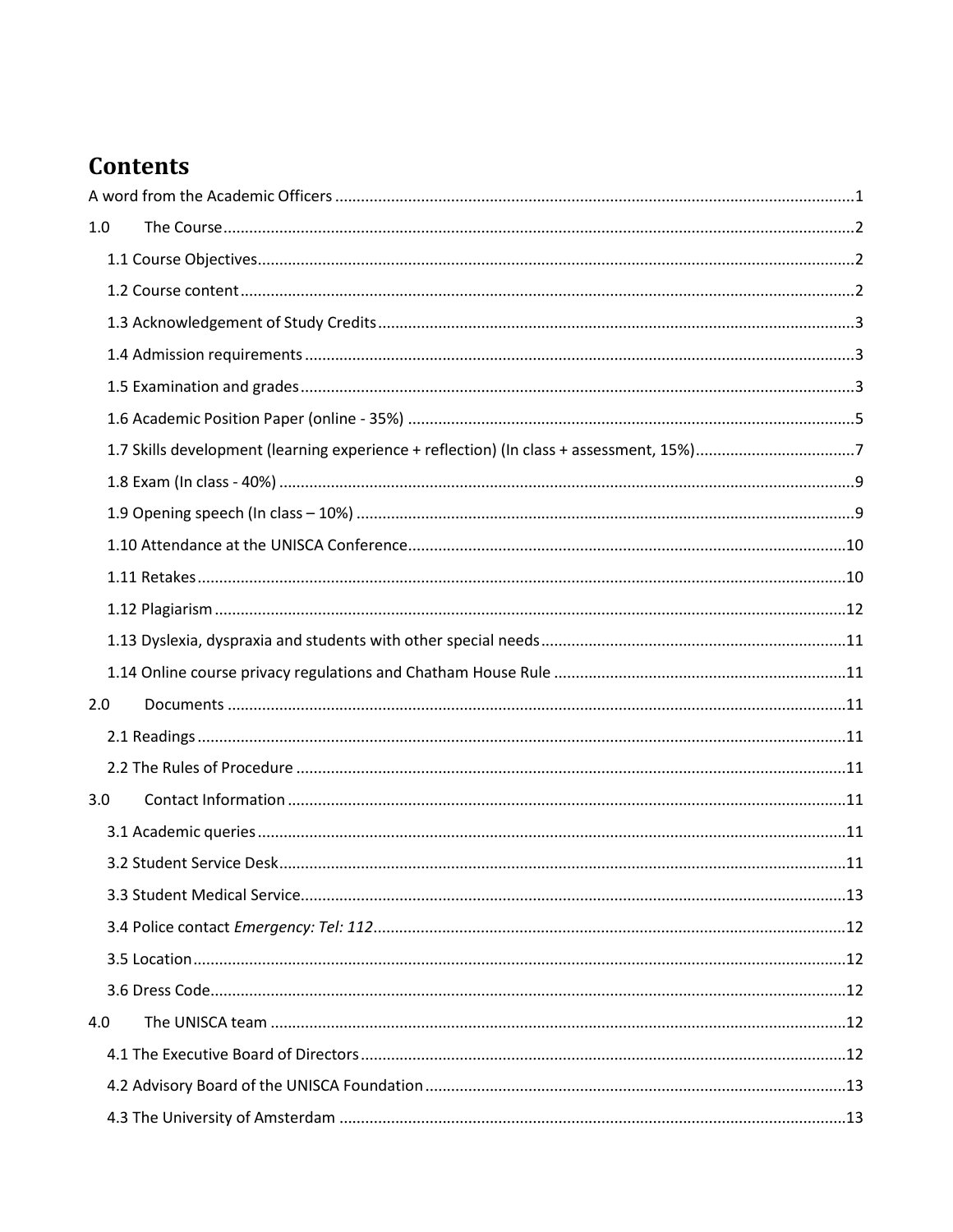# <span id="page-2-0"></span>**A word from the Academic Officers**

### Dear student,

Welcome to the United Nations International Student Conference of Amsterdam 2022. This Course Manual aims to provide you with all the information you need to complete the course successfully.

This Course Manual covers all the academic details of the course: attendance prescriptions, the readings and the assignments, guidelines for the position paper, some practical information and the rules of procedure. If at any time, you have questions regarding the course, always first consult this manual. There is a good chance that you will find the answer to your question in here. Besides this Course Manual, our website offers a lot of useful information to help you answer your questions. Whenever you are unable to find an answer to your questions, please send an email to [academic@unisca.org.](mailto:academic@unisca.org)

We wish you all an informative and engaging course, in which you will not only practice your diplomatic skills and learn about international issues, but also meet many interesting people from all over the world. Please keep in mind that while UNISCA involves a simulation, it still is an academic course and should be considered as such. Good luck and have fun!

*Academic Officers UNISCA Board of Directors 2021-2022*

Anahita Sen, Kehan Shetty & Charlotte Stabel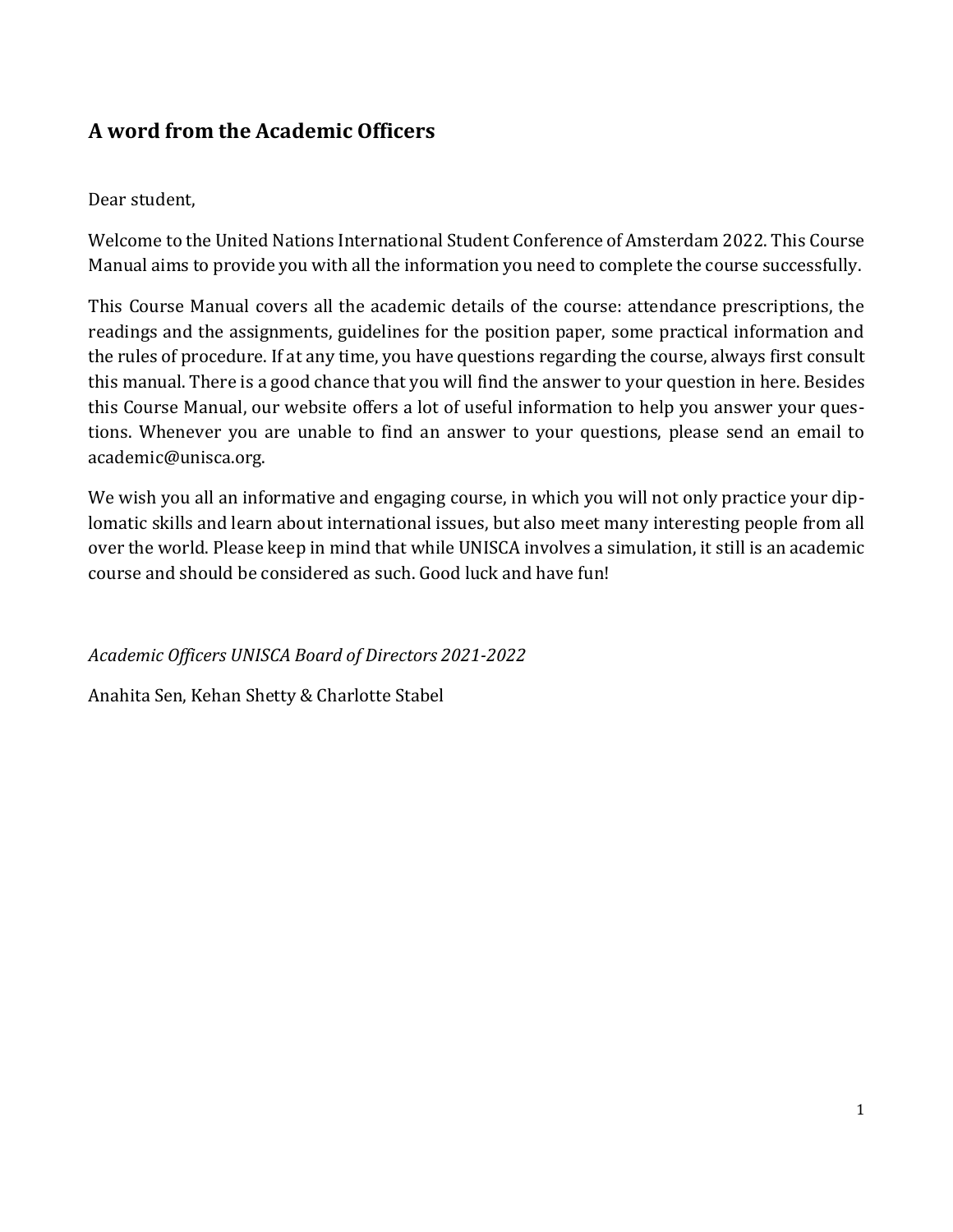# <span id="page-3-0"></span>**1.0 The Course**

### <span id="page-3-1"></span>**1.1 Course Objectives**

Upon successful completion of this course, students will be able to:

- Understand the modus operandi of the United Nations (UN) and interpret the dynamics of international politics and diplomacy;
- Identify important issues and challenges related to and occurring within this intergovernmental organization, embedded in globalized world politics;
- Explain the rules and procedures of a contemporary UN conference setting and use and adjust to these processes within a UN simulation. Identify and operate within the rules of conduct in an official UN forum, write UN resolutions, and describe the policies of the States Parties of and committees within the UN and/or International Court of Justice;
- Evaluate the role of different official representatives within UN committees such as state delegates, journalists, lawyers and judges and act on behalf of these actors by simulating their interests, roles and goals;
- Develop argumentation skills through negotiation and debating in interaction and collaboration with fellow participants;
- Reflect upon one's own development of academic and professional skills and further discover interests, believes and values by participating in an international and interdisciplinary learning environment.

# <span id="page-3-2"></span>**1.2 Course content**

UNISCA is a two-week Summer Course consisting of two parts where academic insights and practice meet. The first week of this course focuses more on theoretical knowledge of the United Nations and contemporary global issues discussed within this organization. In this part of the course, in class and/or online lectures and debates will contribute to an understanding of the structure of the UN, its conference setting and policies of States Parties. Moreover, multiple lectures will be given on global issues and the topics discussed in the Committees in the second week of the course. Students will participate in workshops about negotiation, debating and diplomacy. Although UNISCA is not a regular university course, multiple academic assessments are required to fulfill the program. Apart from writing a position paper, presenting this paper in an opening speech, participating sufficiently and reflecting upon one's skills development, participants apply the literature and topics discussed in the first lecture week during the exam (7st of July 2022).

The actual Model United Nations (MUN), an academic simulation of the United Nations will follow in the second week. Students are assigned to different roles such as State Parties, lawyers, judges or journalists for the duration of the conference. As a delegate, you represent the official policies ofthe country you have been assigned to and defend these policies on different global issues. These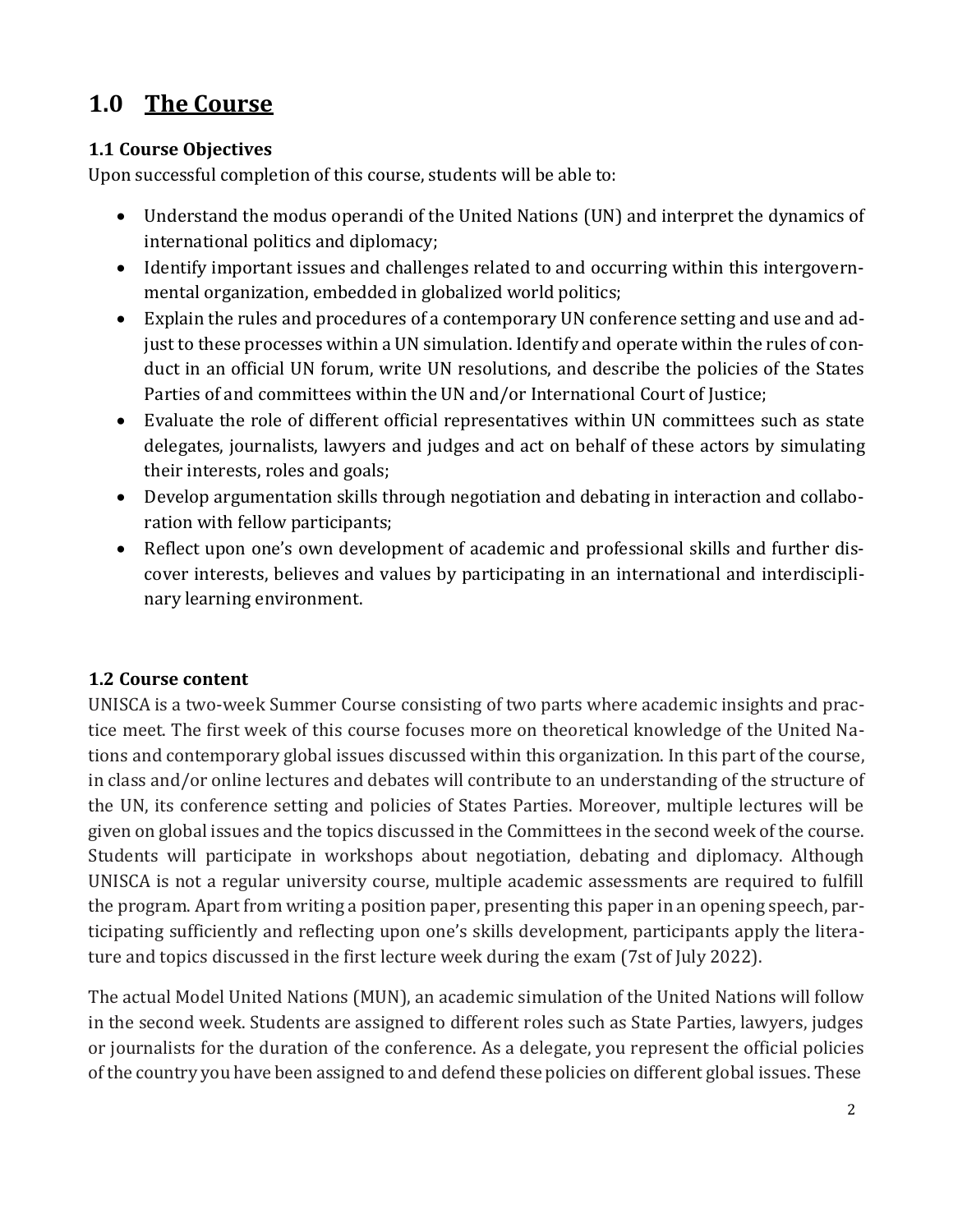issues are discussed within the Committee. Resolutions are to be written and an international court case will be simulated by the lawyers and judges. All the events will be reviewed, reported and commented upon by the Press Department via an online daily news platform.

Both parts are mandatory for all participants and consist of academic and practical preparation for the Model United Nations.

# <span id="page-4-0"></span>**1.3 Acknowledgement of Study Credits**

Bachelor students who successfully complete the entire course are awarded 6 ECs (European study Credits, Bachelor level) by the University of Amsterdam. If you are not registered at the Faculty of Social and Behavioral Sciences (FMG) of the University of Amsterdam, you will (in most cases) need permission from your examination commission or student counselor in order to adopt the credits into your Bachelor.

For students at a Dutch university: Study Credits awarded by UNISCA can be used as 'free elective courses' or '*vrije keuzeruimte*'. Some faculties acknowledge UNISCA as a bound elective course as well. If you are not sure about the recognition of UNISCA at your university, please contact your study counselor or the UNISCA Foundation (secretary) for more information. On your request, the UNISCA Board of Directors can provide your university with detailed information about the justification of the awarded study credits.

Please note that unfortunately *no* ECs are awarded to Master students, since UNISCA is not a course at the Master level. However, master students are allowed to participate in the conference and could after full completion receive a certificate of participation.

# <span id="page-4-1"></span>**1.4 Admission requirements**

To obtain credits for this course, students must have completed the first year (at least 60ECs) of their BSc (´*propedeuse*´). For non-European universities that use a system that is not compatible with these requirements, please contact UNISCA's secretary.

# <span id="page-4-2"></span>**1.5 Examination and grades**

UNISCA is an academic course including examinations in order to determine whether students are able to pass the course and gain credits or not. UNISCA requires students to sufficiently prepare prior to the conference and fulfil assessment requirements and show continuous effort during the course to be able to pass. Since the program only consists of two weeks but is rewarded with6EC's, a high-workload is often experienced by students.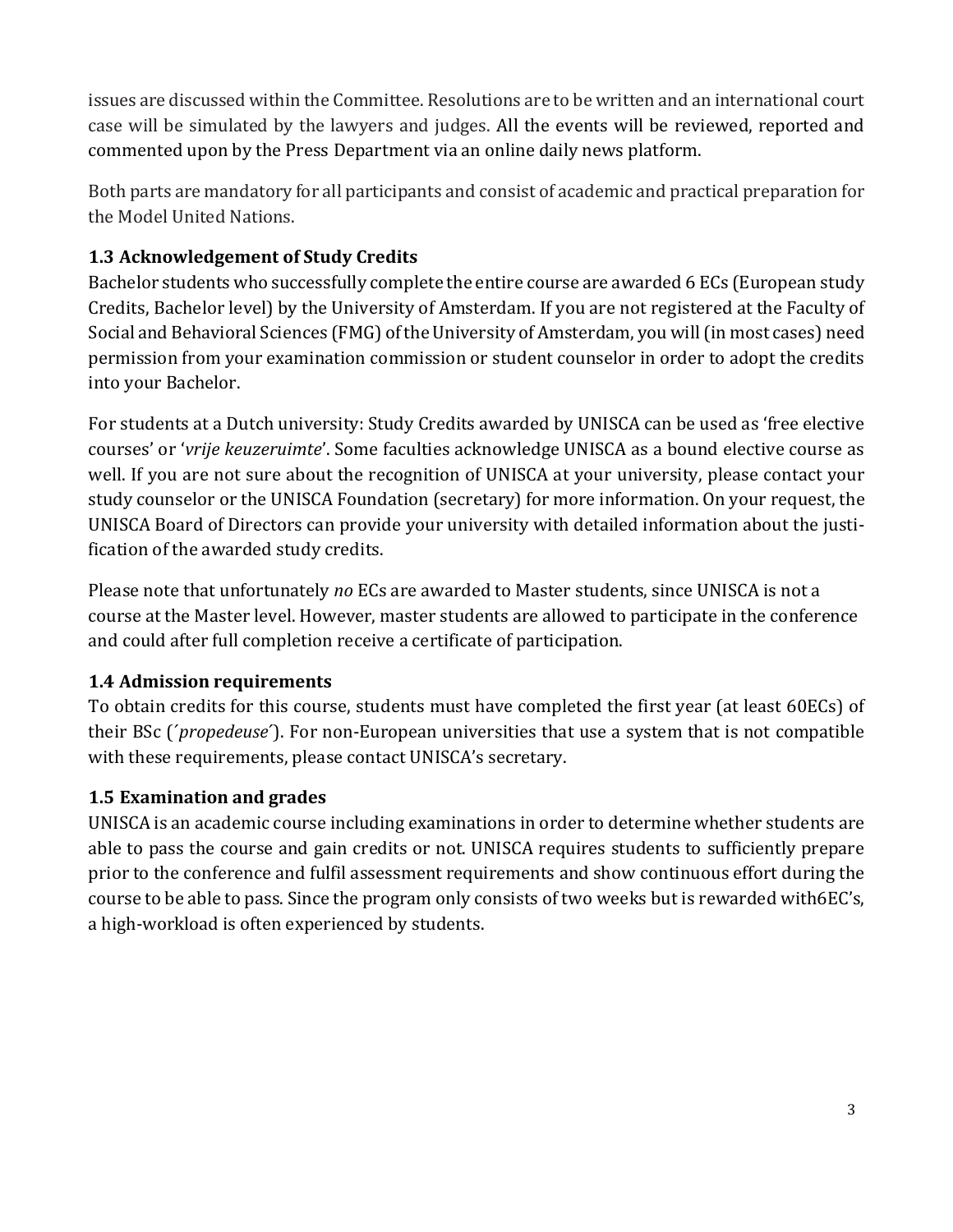#### **Important deadlines:**

| 8 May      | Deadline application UNISCA (11.59PM Amsterdam Time)                                                                                                    |  |  |  |
|------------|---------------------------------------------------------------------------------------------------------------------------------------------------------|--|--|--|
| <b>TBA</b> | Second application deadline                                                                                                                             |  |  |  |
| 1 July     | In possession of a UvA-student number to hand-in assignments                                                                                            |  |  |  |
| 1 July     | Deadline position paper (11.00PM Amsterdam Time). The position paper                                                                                    |  |  |  |
|            | must be handed in online (Canvas). Further details on how to turn-in your pa-<br>per will be provided by the Academics of the UNISCA Board in due time. |  |  |  |
| 4 July     | Opening ceremony (in the morning)                                                                                                                       |  |  |  |
| 7 July     | Exam (from 9.00-11.00am)                                                                                                                                |  |  |  |
| 8 July     | Opening-speeches held within committees setting                                                                                                         |  |  |  |
| 9 July     | Grades exam published (in the afternoon)                                                                                                                |  |  |  |
| 11 July    | Retake of exam (in the morning from 9.00-11.00AM).                                                                                                      |  |  |  |
| 14 July    | Deadline reflection on skill development (5.00PM)                                                                                                       |  |  |  |
| 15 July    | Closing ceremony                                                                                                                                        |  |  |  |
|            |                                                                                                                                                         |  |  |  |

The final grade for this course is the weighted average of four assignments that are specified below. More information about each assignment will be provided by the Board of Directors of UNISCA and by the lecturers on the first day of the program. **Missing more than one day will exclude you from the course.**

| Component                                                                         | Weight | <b>Minimum</b><br>grade for pass-<br>ing | Compensable    | <b>Resit</b>   |
|-----------------------------------------------------------------------------------|--------|------------------------------------------|----------------|----------------|
| Position paper                                                                    | 35%    |                                          | Yes            | Yes            |
| Exam                                                                              | 40%    | 5.5                                      | N <sub>o</sub> | Yes            |
| Opening speech                                                                    | 10%    |                                          | Yes            | N <sub>o</sub> |
| Skills development (incl. learning<br>experience, reflection, participa-<br>tion) | 15%    |                                          | Yes            | N <sub>o</sub> |
| Attendance                                                                        |        |                                          |                | Pass/fail      |

Attention! The exam needs to be completed with a 5.5 or higher in order to successfully complete UNISCA. Any mark below should be retaken. You can also retake the essay, but you cannot retake both the exam and the essay.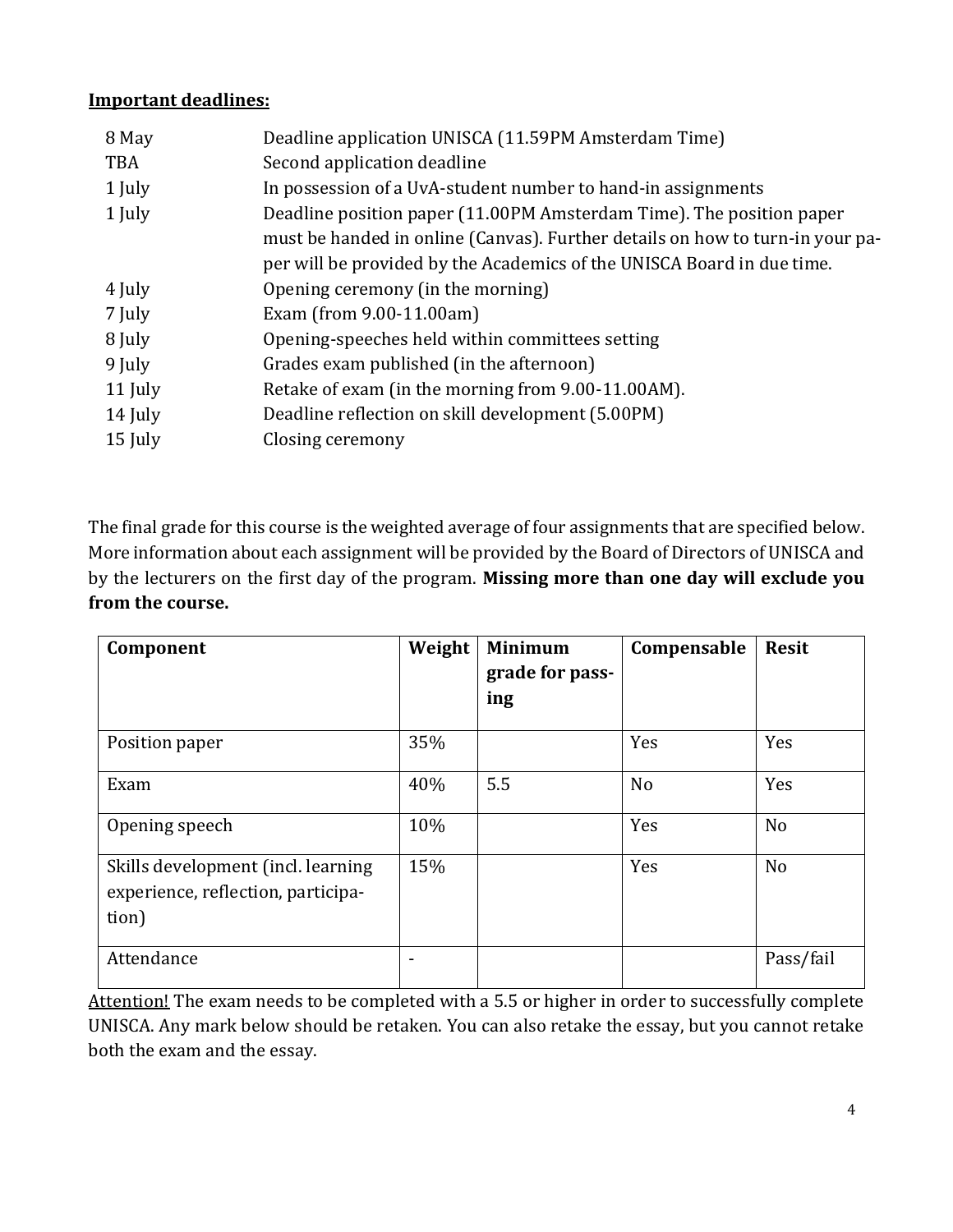The weighted average of all four parts together must be higher than 5.5 to pass the course and receive study credits. Refunds on the tuition fee will not be given due to failing the course. The exams are graded according to the Dutch grading system. The Dutch grading system is marked between 1 and 10. An exam is considered a pass when it is graded 5,5 or higher.

### **1.6 Academic Position Paper (online - 35% - 2000-2500 words)**

All participants must write a Position Paper in order to participate in the course, which needs to be handed in prior to the start of the first week. The goal of the position paper is to prepare the participant for the conference. The position paper is an academic paper which provides an analysis of the position your country will take on the three topics dealt within the committee you are assigned to during the conference. This requires students to read the literature assigned for each committee and conduct further research on how this intersects with the political interests and strategies of the country you represent. The position paper is not a political document but an objective sketch of the country's characteristics and possible positions with regards to the discussed topics within the mandate of the committee. This requires an understanding of the relevant country specific aspects, content of the topics, and mandate of the assigned committee to provide a suitable potential strategy for your role.

### Formal requirements position paper

The following basic requirements are mandatory. These basic requirements should be included in order to receive a passing grade:

- o Respect the word limit and deadlines (see further specification below).
- $\circ$  Use all of the mandatory literature specific to the committee topics outlined in the committee specific study-guides. Furthermore, use at least one peer-reviewed, academic book or academic article in addition to the mandatory and committee specific literature.
- o Quality as well as quantity of academic sources is assessed and contributes to the academic level of your paper.
- o Referencing: use a common academic referencing style (like Oxford or APA style) consistently. Include a bibliography.
- o Spelling and grammar: check your paper for spelling, grammar and punctuation errors before handing in your paper.
- o Include a title page with your name, name of the course, e-mail, UvA-student number, title of your paper, country and committee assigned to you, total number of words used in your paper and date of submission.
- o Use a readable, consistent and clear layout. Make sure you use different chapters or paragraphs to structure your paper. Letter type: Times New Roman, Arial, Tahoma or Garamond; 12 pt; 1.5 spacing. Use single spacing only for quotes longer than three lines. Include page numbers.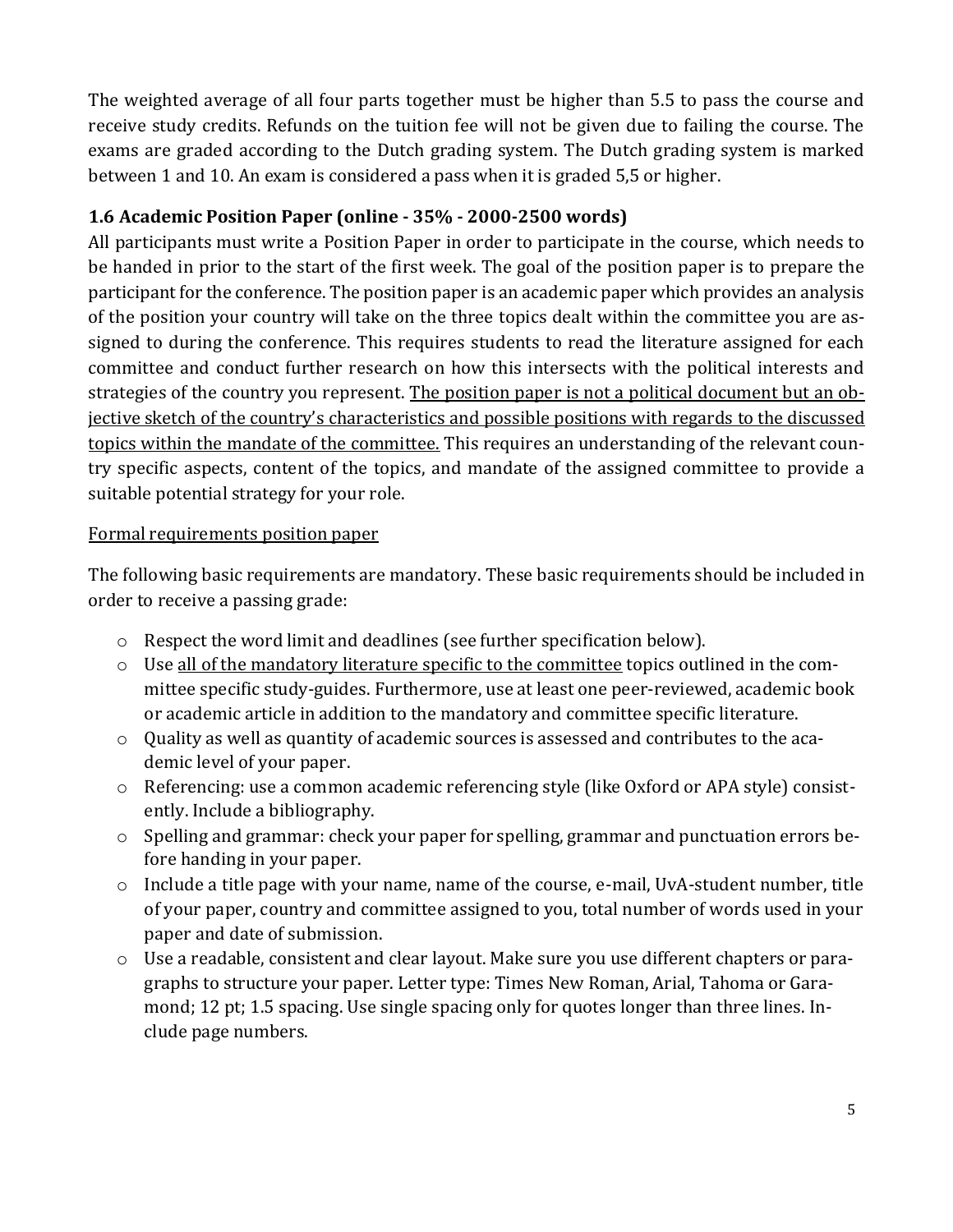o Add written objectives on your own learning experience to this paper *(see instructions skills development below)* on the last page of your position paper.

# Structure and contents of the position paper

As a starting point for writing the position paper, students should use the Committee specific-literature announced by the Academic Officers. In addition, students are expected to write a position paper based on their own academic research. Include the following content points in your position paper:

- o Summarize those characteristics of your country/role that will be of *relevance* to the conference. Those may include: geographical, historical, political and economic matters as well as priorities your country has in the international arena, relevant alliances, perceptions other countries have of yours, the role of your country in the UN, the domestic social dynamics in your country or the role of you as a journalist, lawyer or judge (max 250 words).
- o Your (country´s) position on each of the three topics dealt within the committee assigned to you. You may use more words for topics that are more important to your country/position, but make sure all topics are sufficiently covered (750 words max. per topic).
- o Your own learning experience (see skill development for instructions on this part).

Make sure your paper answers the following questions per topic:

- o What is the relevant background?
- o What is the position your country/role will take (include the maximum and minimum outcome you are willing to accept during negotiations) during the conference?
- o What is a recommended strategy your country/role may use during the conference?

Make sure the explanation for why your country/role has the position it holds and why the strategy you recommend is based on existing academic literature. If suitable, you may include a conclusion (250 words max.) at the end of your paper. In addition to the above described requirements your position paper will also be assessed on academic writing skills and criteria such as a clear and coherent structure, writing style and spelling/grammar errors.

Specification word limit: 2000- 2500 words (excluding page on learning experience)

Please note the word limit must be respected. Papers with more than 2500 or less than 2000 words will not be graded. Please indicate the number of words you have used on your title page. The world limit does not include the title page, bibliography and the part on learning experience.

Specification deadline: The position paper must be handed in online no later than Friday  $1<sup>st</sup>$  of July at 11.00PM, Amsterdam time. The papers will be submitted through Canvas which includes a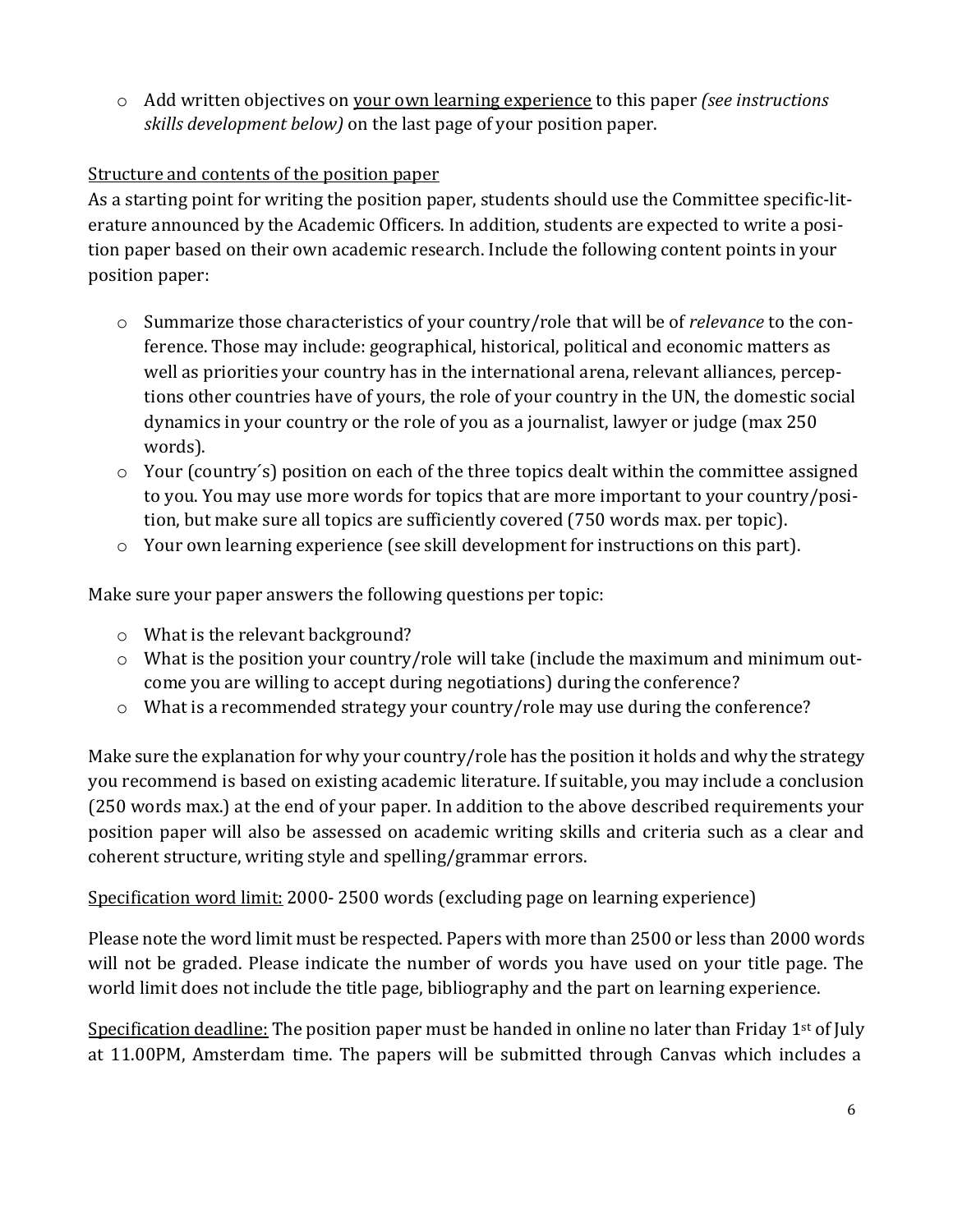plagiarism check. Further details on how to hand in your paper will be provided in due time and more information about the study guides will be provided by the Board of Directors.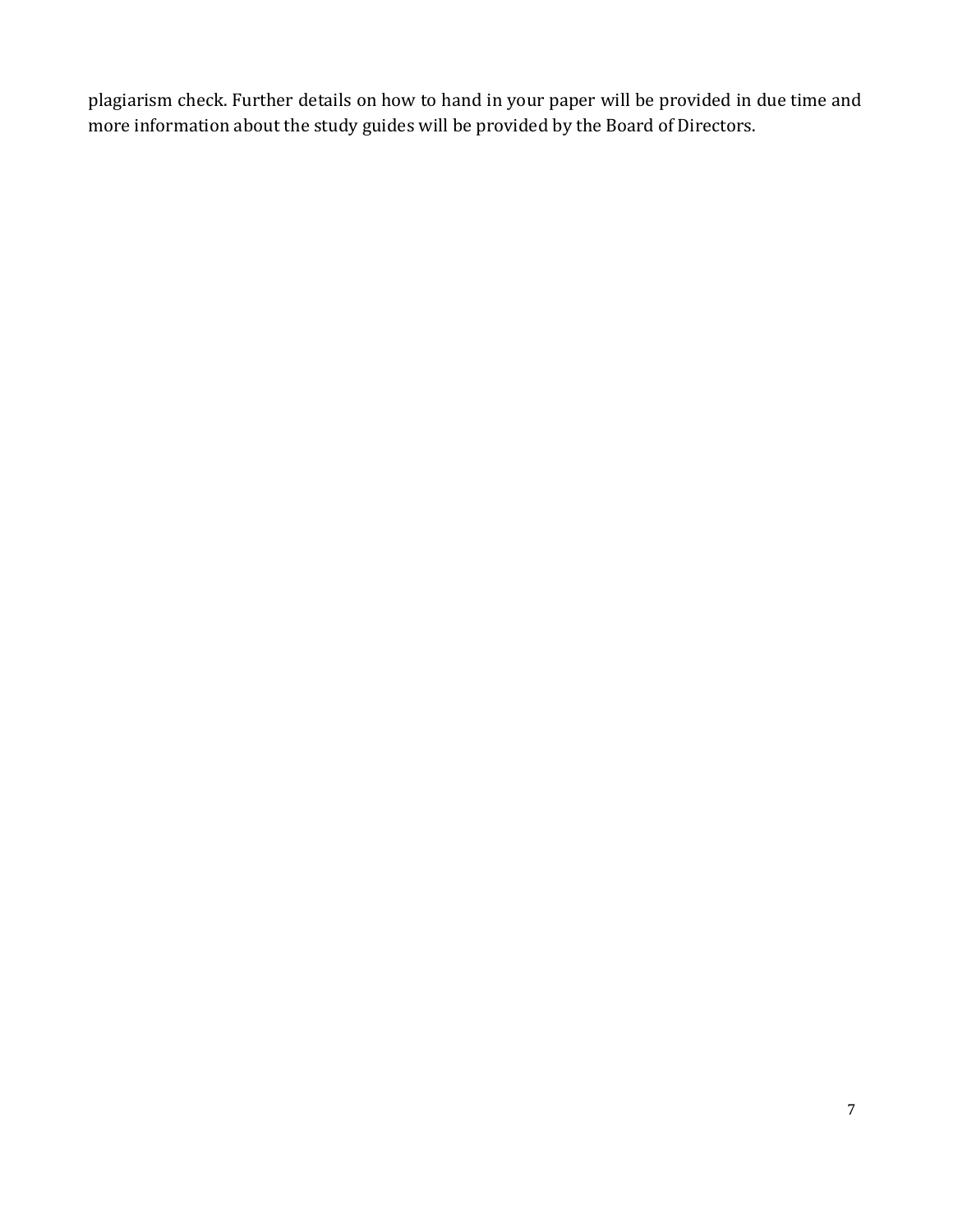# **1.7 Skills development (learning experience + reflection) (In class/online + assessment, 15%)**

This assessment consists of three parts: a written note on expectations of your own learning experience, a (creative/innovative) reflection on your own learning development and participation during the conference.

## **Part I:** Note on learning experience – included in position paper: deadline is 1<sup>st</sup> July, 11.00PM

Before the beginning of the conference all participants should write a note on personal expectations of the simulation and the professional skills aimed to be developed and/or improved. The note on the learning experience should be included at the end of the position paper, resulting in the same deadline: 1 July, 11.00PM. Please answer the below set of questions, in order to be able to reflect on the answers after participating in the simulation.

The following questions should be answered as part of your mandatory written position paper:

- How do I expect this course to contribute to my professional development?
- Which professional skills do I aim to improve in this course?
- What do I want to undertake to improve these skills? How do I want to develop these skills? Mention concrete activities or steps you can take.
- Which format (written, audio or visual) will I use to reflect on these personal learning objectives?

This note on learning experience should be no longer than 1 page of text. Please add this note at the end of your position paper, after the bibliography on a new page. Also, add name, student number, committee and assigned State Party/role.

### **Part II: Reflection** - deadline is Thursday 14 July, 5PM

On the second-last day of the simulation students will hand in a short reflection on their own learning experience and development of skills. By doing this, students will be encouraged to take charge of their own learning processes. The purpose of the reflection is to be self-critical on your learning process and to provide personal space for keeping record of own thoughts and ideas in relation to the course.

The reflection could be handed in in any form, as long as the criteria are met. One of the following options for a format should be used:

- 1. Written note: essay, newspaper, academic article, memo or policy report.
- 2. Audio file: podcast, video or interview.
- 3. Digital visual art: magazine, collage or photomontage.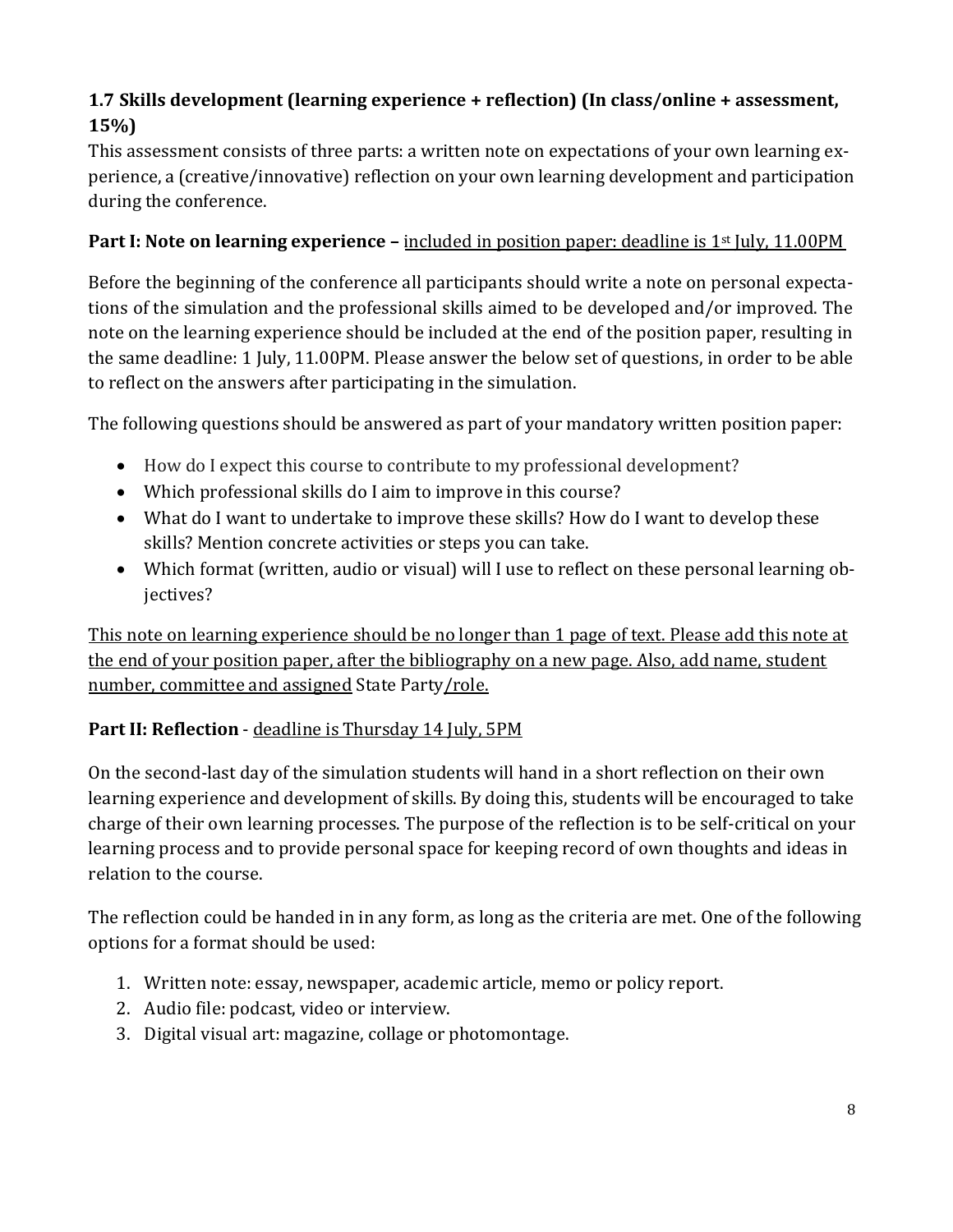### Requirements reflection:

- Name, UvA-student number, committee + State Party/role, date, name of the course
- Reflection after experiencing the conference upon the expectations established prior to the conference (note on learning experience). Reflect on the answers given before the beginning of the course and include the following:
	- What did I undertake to improve these skills? Was I on the right track? What other paths did I take to achieve my goals? Give an example.
	- Which of the professional skills that I aimed to improve did I improve? Did I make good progress? And how? Discuss with another participant and illustrate.
	- What could I have done more? What obstacles did I encounter? How have I removed those obstacles? Give an example.
	- What is/are my short-term/long-term professional goal(s)?
- The reflection should have one of the following formats: written, audio or visual
- The reflection per format should contain the following elements:
	- o Written: 1-2 pages
	- o Audio: 4-6 minutes
	- o Visual: digital graphic/pictorial in PDF, PPT or JPEG format
- The reflection should be handed in on time and to the online platform announced during the conference. If a student hands in more than one file, the first file will be treated as the assignment.

Both the note on the learning experience and the reflection are part of the grade for 'Skills Development'. The grade will be formed based on the level and quality of reflecting upon yourself and your development in skills, and not so much on the level of your skill. The ability to evaluate your own learning processes critically and constructively is rewarded.

# **Part III: Participation** – during the two-week conference

UNISCA is an intensive two-week course. (Online) Attendance and participation in both the lectures, assignments (first week) and conference (second week) are mandatory. Every student is required to prepare before (online) class by reading the required literature. In addition, students are required to actively and constructively participate in the debates and discussions during the conference. Furthermore, students will be assessed on punctuality, application of the Rules of Procedure, ability to represent their role actively, professional communication and giving and receiving feedback. Failing to do so will affect your grade negatively. **Missing more than one day will exclude you from the course.**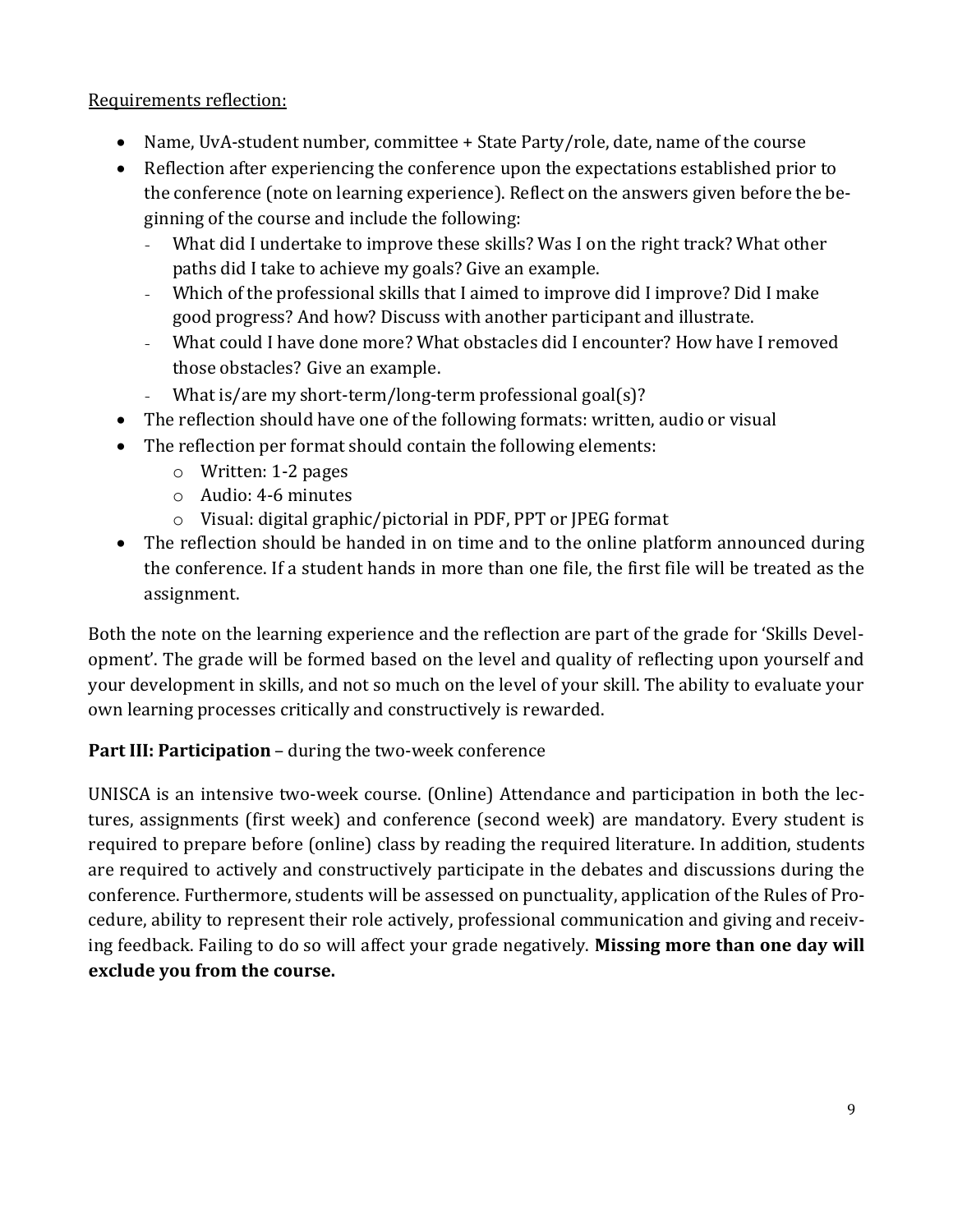# **1.8 Exam (in class - 40%)**

The exam will consist of multiple short essay questions, which will test your knowledge of the mandatory literature and the lectures. The study material for the exam consists of **general UN literature and Committee-specific literature**, which will be announced by the Academic Officers in time.

The difficulty of the questions will be such that the exam can only be passed if you have taken detailed notes of the literature upon careful, close-reading prior to the exam. There may also be questions regarding the lectures that will take place before the exam. To be able to answer these questions, attention should be paid to and notes should be made on the *main points* of the content of the speakers.

Attention: The exam will take place on Thursday morning 7 July from 9.00-11.00AM in the World Fashion Centre **Westhal** [\(https://www.uva.nl/en/shared-content/locaties/en/external](https://www.uva.nl/en/shared-content/locaties/en/external-locations/world-fashion-centre.html)[locations/world-fashion-centre.html\)](https://www.uva.nl/en/shared-content/locaties/en/external-locations/world-fashion-centre.html). This will be a digital test, which means the test will be written on a computer without internet access. In order to participate in the exam, students need to have an UvA-ID. Questions about completion of this registration could be forwarded to the UNISCA Secretary. The retake of the exam will be on Monday morning 11 July from 9.00-11.00AM in the World Fashion Centre **Oosthal**. This will be a digital exam as well. Any questions related to the exam can be forwarded to coordinators of the course.

### <span id="page-11-0"></span>**1.9 Opening speech (In class – 10%)**

All students are required to give a presentation on their country's positions/assigned role on the topics discussed in the Committee. In this opening speech, you will illustrate the interests, strategy and position of the State Party/ role you represent. In the ICJ committee, the lawyers and judges present a statement on their views on the topic and trial. Journalists will present the view and role of the media in the committee they are assigned to related to the topics of the committee. The presentations will be held in the first session of the Committee and are considered to be the opening statements made by the State Parties, lawyers, judges and journalists.

Each presentation will be 5 minutes in length, no slides are needed. In the presentation you should not only provide an overview of the issues described in your position paper, but also present an in-depth elaboration of your State Party's strategy and goals during the conference week. Furthermore, presentations will be assessed on general presentation skills (interaction with the audience, structure, strength argumentation, timing and length and speaking) and connection to the literature described in the position paper. Please note that the presentation could be merely based on the already written position paper prior to the conference. Because the conference will take place in class, each delegate will get the floor for 5 minutes to do their presentation. All opening speeches are listed to be presented to the whole committee at the same time during the first committee session.

A written version of your presentation should be sent to the chairs of your Committee via email on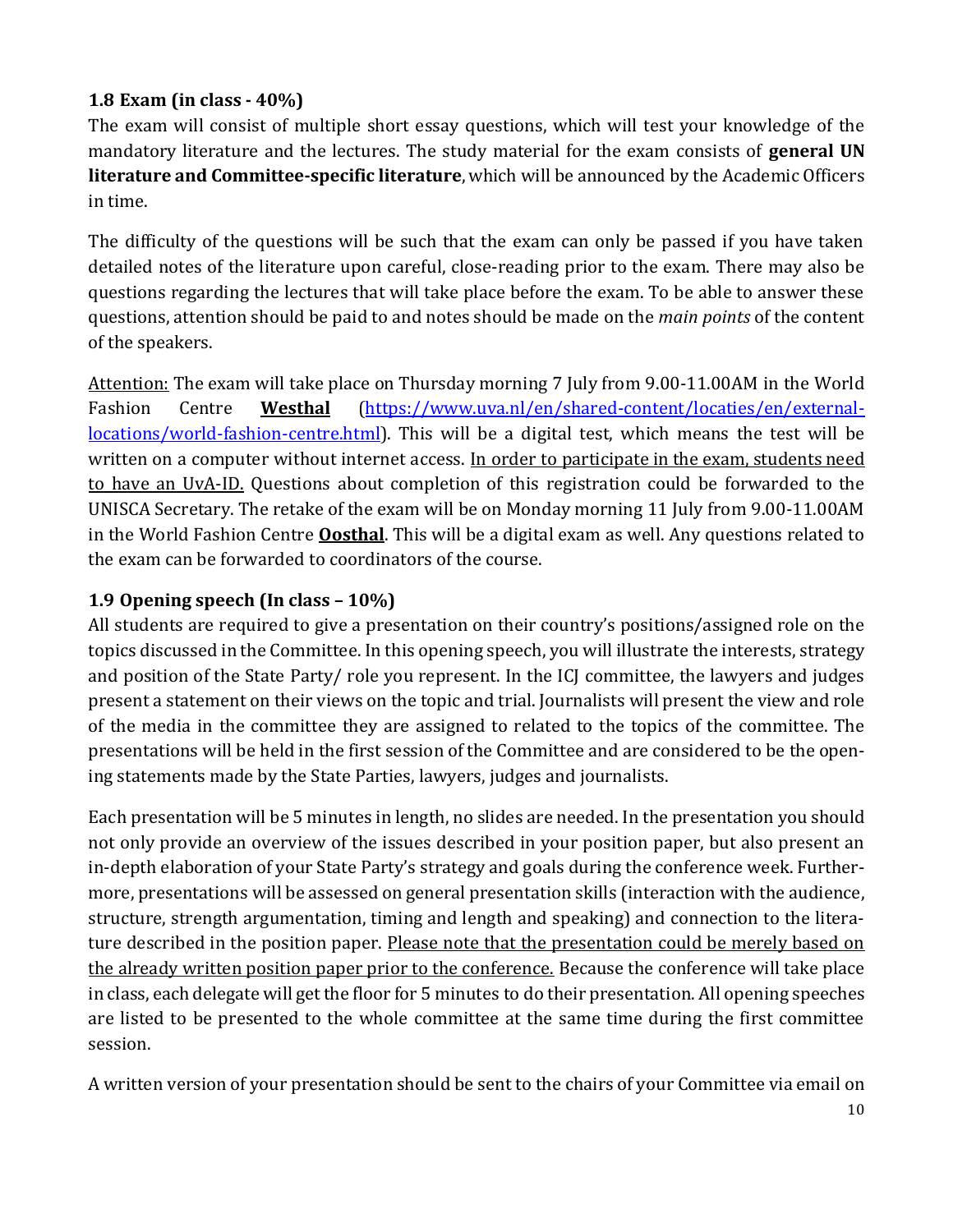the day the presentations are held. Each committee will be joined by a journalist who will present his or her view on the topics discussed.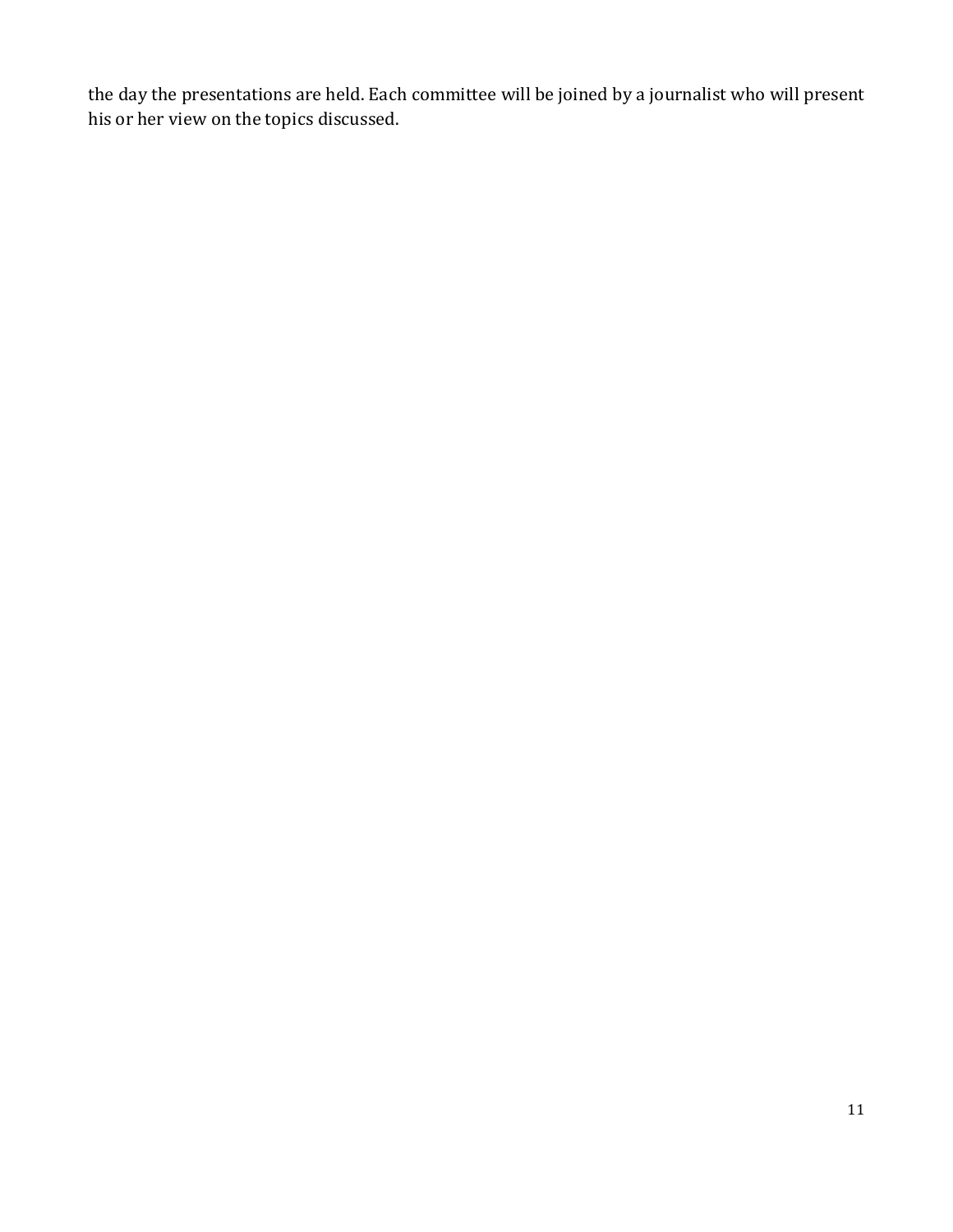## <span id="page-13-0"></span>**1.10 Attendance at the UNISCA Conference**

Attendance is mandatory during the lectures and committee sessions. Students are allowed to miss one day, or two half days, in case of valid and documented personal reasons. In case of absence, please contact the Secretary of the Board beforehand. The Secretary will discuss this with the coordinators of the course.

Because of the COVID restrictions, it is possible the conference is (partly) being held online. For the online parts of the conference, this means participants should be online using video screening and audio connection during the committee sessions and during the lectures of the conference. Depending on the session, participants can be asked to verbally or orally respond to questions asked by the speaker, chair or lecturer.

### <span id="page-13-1"></span>**1.11 Re-takes**

Attention: The exam needs to be completed with a 5.5 or higher in order to successfully complete the academic course UNISCA. Any mark below that is subject for the retake. You can also retake the essay, but you cannot retake both the exam and the essay.

#### Position paper

Students may re-do their position papers (35%) *once* if *all* of the following three conditions apply:

- 1. A *complete* paper (valid attempt) for which all the formal requirements have been respected must be turned in before the original deadline.
- 2. It must be clear from reading the paper that a serious effort has been made by the student to complete a paper at the desired academic level for this course.
- 3. The position paper was graded a 5 or lower (<50%)

The re-take of the position paper has to be handed in before 11.00PM on July 24<sup>th</sup>. Please note that all participants of the UNISCA Summer Course have to hand in a paper for the original deadline on the 1<sup>st</sup> of July in order to be allowed to do a re-take and to start the course. Missing the original deadline means that you are out of the course.

### Retake Exam

The retake for the examination (40%) is on Monday morning 11 July (9.00-11.00am). Students who were graded lower than a 5.5 must retake the exam in order to pass the course and gain credits.

### Feedback

Students can request feedback from the lecturers on the position paper and exam grades by sending an email to [academic@unisca.org. D](mailto:academic@unisca.org)ue to the short grading period, no face-to-face exam inspection can be organized.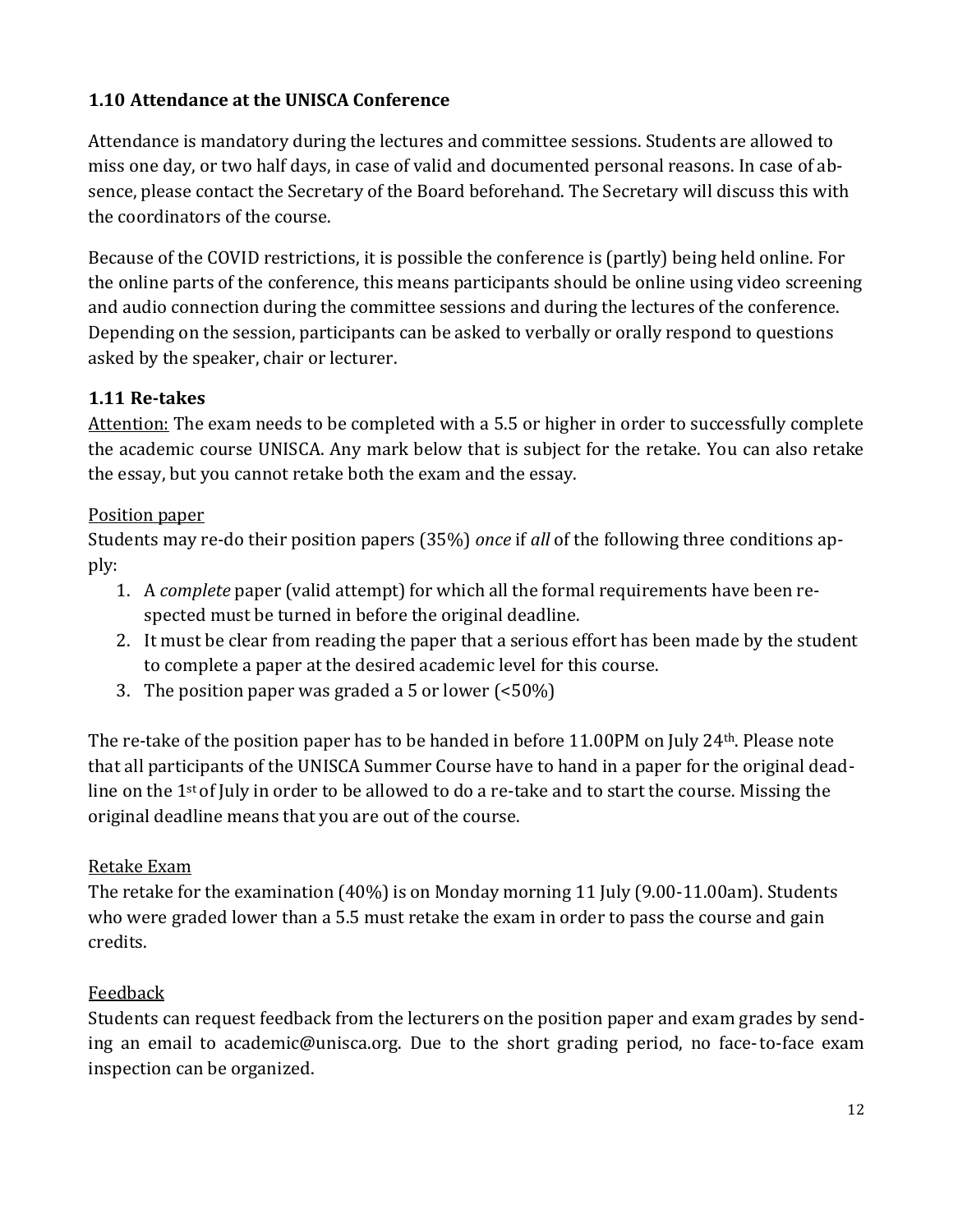# <span id="page-14-0"></span>**1.12 Plagiarism**

Fraud and plagiarism are defined as any act or omission on the part of the student which makes an accurate assessment of his/her knowledge, insight and skills partially or wholly impossible often by using someone else's work as your own. It ranges from a deliberate attempt to deceive to more accidental unintentional cases where one forgets that something in their notes is not actually their own work or paraphrased incorrectly so that it literally overlaps with the original source without proper referencing. Using a 'quote' without attribution, even when unintentional, is taken to be plagiarism. Any acts of plagiarism will be dealt with very seriously and may result in a student failing the course.

All position paper submissions will be checked through Ouriginal (anti-plagiarism software). Further information can be found on: https://student.uva.nl/en/content/az/plagiarism-andfraud/plagiarism-and-fraud.html

# <span id="page-14-1"></span>**1.13 Dyslexia, dyspraxia and students with other special needs**

The UNISCA Summer course aims to be an inclusive course with a learning environment in which each student can maximize their potential. Therefore, certain aspects of the course can be adapted to accommodate students with dyslexia, dyspraxia or other special needs.

In accordance with the Teaching and Exam Regulations (OER 2021-2022), such possible adaptations are directed to accommodate individual needs. It is the student's own responsibility to apply for special needs arrangements by sending both course coordinators an email before the start of the course.

# **1.14 Course privacy regulations and Chatham House Rule**

Sharing of any (online) lectures, discussion sessions or simulations outside of the UNISCA course module is prohibited. Lecturers and speakers may decide to limit recordings and distributions of materials. Participants are not allowed to record or distribute any (online) materials without the permission of the board, course coordinators, speakers and participants. All sessions are based upon the principle of the Chatham House Rule. Any questions or concerns in relation to privacy matters may be forwarded to the UNISCA Academic Officers.

# <span id="page-14-2"></span>**2.0 Documents**

# <span id="page-14-3"></span>**2.1 Readings**

The readings of the course will be provided by the Academic Officers.

# <span id="page-14-4"></span>**2.2 The Rules of Procedure**

All participants of UNISCA are expected to fully comprehend the Rules of Procedure. The Rules of Procedure will be made available by the Academic Officers as well.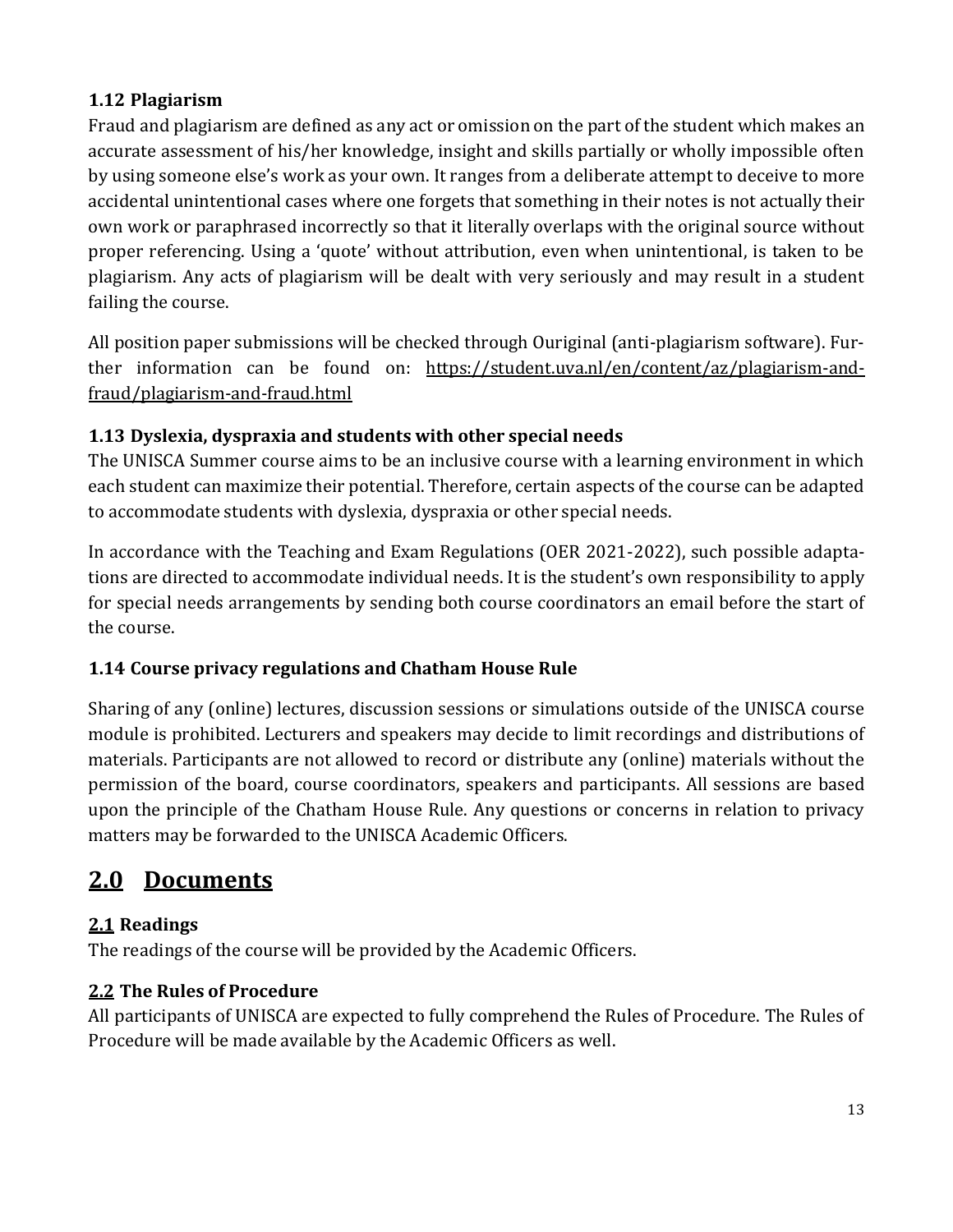# <span id="page-15-0"></span>**3.0 Contact Information**

#### <span id="page-15-1"></span>**3.1 Academic queries**

Please direct all your questions with regards to the paper and other academic matters to [academic@unisca.org.](mailto:academic@unisca.org)

### <span id="page-15-2"></span>**3.2 Student Service Desk**

During the conference, you can contact the Student Service Desk for all your administrative questions and problems via https://student.uva.nl/en/contact/digital-student-service-desk/digitalstudent-service-desk.html or via Whatsapp +31 (0)6 2522 3400 (not for calling or texting).

If you are, for any reason, unable to attend a part of the course, you have to report your absence to Ana Waschnewski, [secretary@unisca.org.](mailto:secretary@unisca.org)

#### <span id="page-15-3"></span>**3.3 Student Medical Service**

Oude Turfmarkt 151 1012 GC Amsterdam Tel: +31 (0)20 525 2878 Emergencies during office hours: (+31) (0)20 525 2889 Emergencies outside of office hours and on the weekend: (+31) (0)88 00 30 600 If you call this number for emergencies outside of office hours, ask for the student doctor (*studentenarts*) on duty. https://student.uva.nl/en/content/az/doctors/doctors.html Pharmacy:

Damstraat 2 1012 JM Amsterdam Tel: +31 20 6244331

### **3.4 Police contact**

*Emergency: Tel: 112* Non-urgent: Tel: +31800-8844

### <span id="page-15-4"></span>**3.5 Location**

The entire conference will take place on Roeterseilandcampus, Roetersstraat 11, Amsterdam. There remains a possibility that the conference will (partly) take place online due to Covidmeasures. This will be communicated to the students in due time.

### <span id="page-15-5"></span>**3.6 Dress Code**

We encourage participants to be dressed formally, business casual throughout the entire conference week in order to feel more connected to the world of diplomacy.